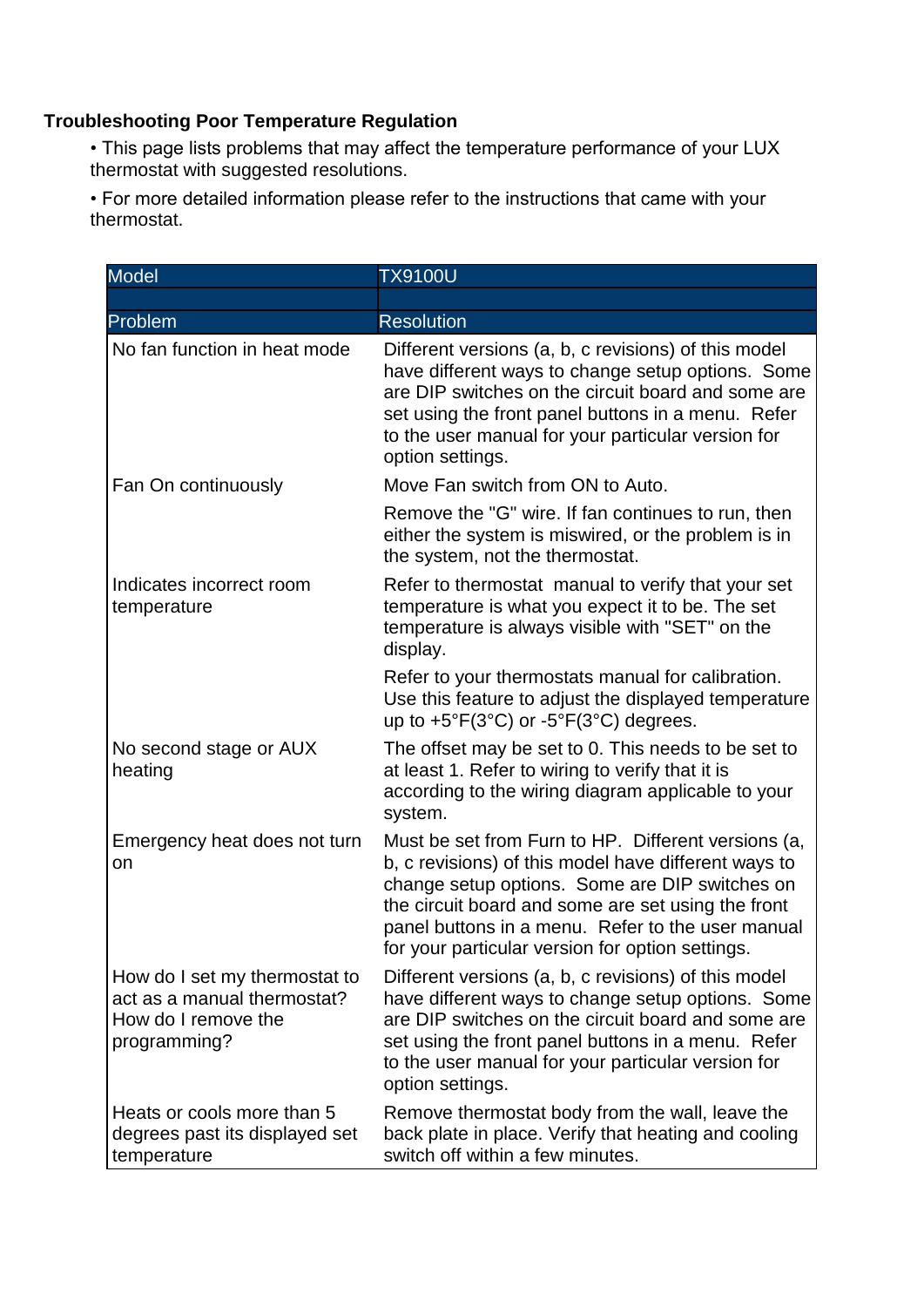|                                     | Replace the units batteries with fresh Duracell® or<br>Energizer <sup>®</sup> alkaline batteries.                                                                                                                                                                                                                                                                                                                       |
|-------------------------------------|-------------------------------------------------------------------------------------------------------------------------------------------------------------------------------------------------------------------------------------------------------------------------------------------------------------------------------------------------------------------------------------------------------------------------|
|                                     | Set unit to heat mode. Adjust set temperature to at<br>least 5 degrees below room temperature. Then<br>adjust set temperature upward one degree at a<br>time. Listen carefully for a soft click from the<br>thermostat. This click should be heard near room<br>temperature.                                                                                                                                            |
|                                     | Refer to your units manual to decrease the units<br>swing setting to a narrower setting.                                                                                                                                                                                                                                                                                                                                |
|                                     | Verify that your units placement and mounting are<br>optimum per the installation section of its manual.                                                                                                                                                                                                                                                                                                                |
|                                     | Refer to the wiring troubleshooting guide to verify<br>that your thermostat is wired correctly. Insure you<br>are using the correct wiring diagram for your<br>heating/cooling system.                                                                                                                                                                                                                                  |
|                                     | Note that in Cool Mode the thermostat may not<br>activate a cooling stage until its compressor<br>protection time has elapsed this may be a long as 5<br>minutes.                                                                                                                                                                                                                                                       |
|                                     | Where the wires are coming out of the wall fill the<br>hole with non-combustible insulation or putty to<br>prevent drafts from affecting the the thermostats<br>performance.                                                                                                                                                                                                                                            |
| No heat or cooling when<br>expected | For Heat Pump systems, ensure that the thermostat<br>is configured for HEAT PUMP (HP mode) instead of<br>Furnace (FURN) mode. Selecting HP mode will<br>automatically configure the Gas/Elec fan operation<br>to Electric. Refer to the user manual for your<br>particular version for option settings.                                                                                                                 |
|                                     | Refer to thermostat manual to verify that your set<br>temperature is what you expect it to be. The set<br>temperature is always visible with "SET" below.                                                                                                                                                                                                                                                               |
|                                     | Replace the batteries with fresh Duracell® or<br>Energizer® alkaline batteries. Press HW_RST on<br>the back of the thermostat. It may be necessary to<br>reconfigure some settings after a reset.                                                                                                                                                                                                                       |
|                                     | Set unit to heat mode. Adjust set temperature to at<br>least 5 degrees below room temperature. Then<br>adjust set temperature upward one degree at a<br>time. Listen carefully for a soft click from the<br>thermostat. This click should be heard near room<br>temperature. Adjust set temperature down one<br>degree at a time. Again listen carefully for a soft<br>click from the thermostat near room temperature. |
|                                     | Refer to wiring to verify that it is wired correctly for                                                                                                                                                                                                                                                                                                                                                                |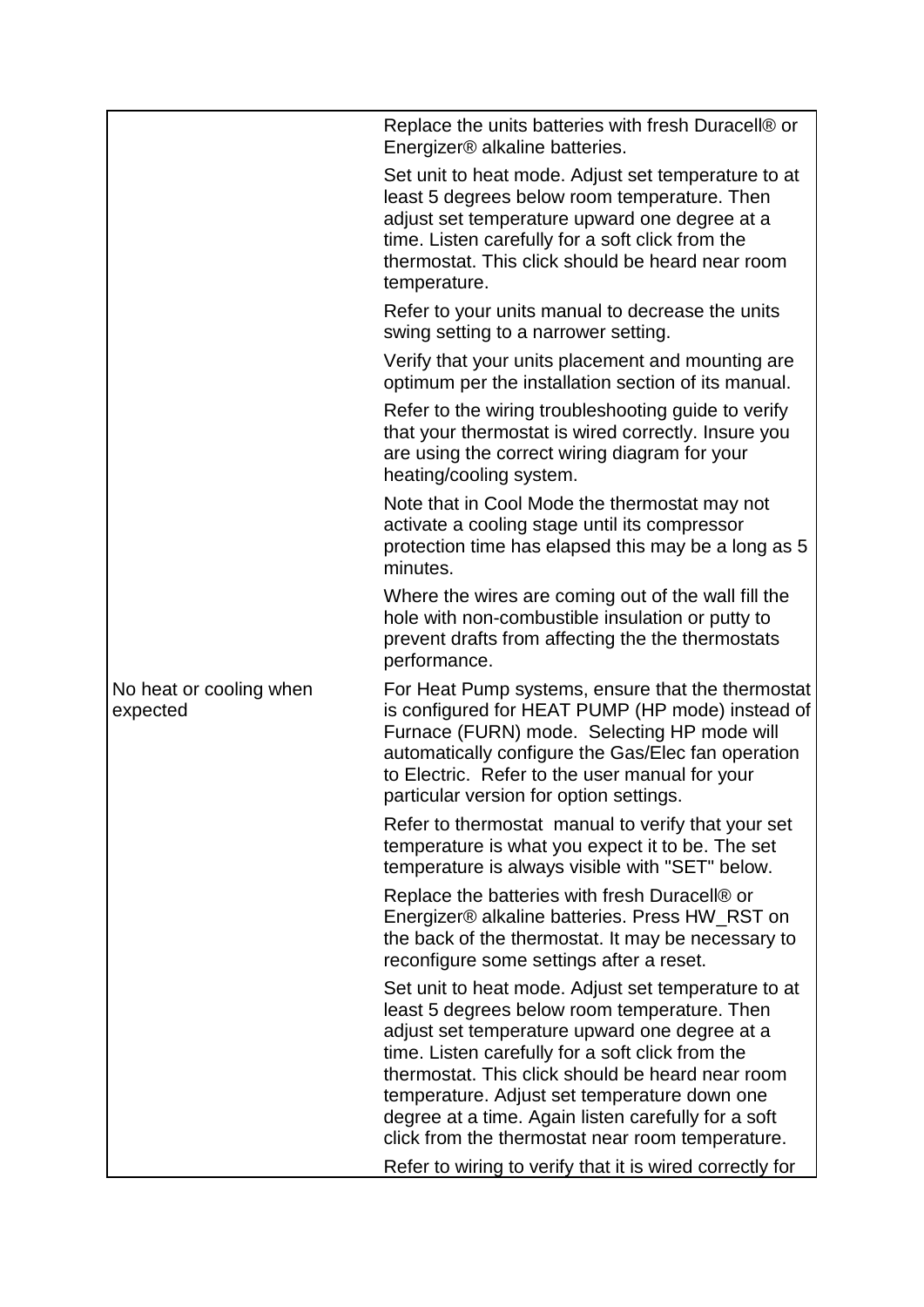|                                  | your system.                                                                                                                                                                                                                                                                                                                                                                                                                   |
|----------------------------------|--------------------------------------------------------------------------------------------------------------------------------------------------------------------------------------------------------------------------------------------------------------------------------------------------------------------------------------------------------------------------------------------------------------------------------|
|                                  | If your system is a low voltage system having<br>24VAC or less, and you are technically inclined,<br>you may jump terminals as given below out to<br>detect a malfunction in your system.                                                                                                                                                                                                                                      |
| <b>Fan Test</b>                  | With the power ON at the fuse box, touch the "G"<br>wire to the "RH" terminal. The fan should come on<br>immediately and stay on. The rush of air is usually<br>heard.                                                                                                                                                                                                                                                         |
|                                  | If the fan does not come on it is an indication that<br>there is a problem with your system. Check any<br>breaker or fuses that feed the 24VAC transformer<br>that powers your system.                                                                                                                                                                                                                                         |
| <b>Heat Test</b>                 | To test gas or oil heating systems, take the "W1"<br>wire off its terminal. With the power ON at the fuse<br>box, touch the "W1" wire to the "RH" terminal for a<br>couple of minutes and the heater should come on<br>and stay on until the wire is removed.                                                                                                                                                                  |
| <b>Cooling Test</b>              | To test cooling, remove the "G" and "Y1" wires.<br>Connect them together with the "RC" for several<br>minutes to observe operation. The system should<br>come on and stay on. If the cooling fails to come<br>on, or comes on and off, the problem is in the<br>system.                                                                                                                                                        |
| <b>Heat Pump Test</b>            | To test a heat pump system with an "O" wire, three<br>wires must be connected together with the power<br>terminal. The power terminal is "RH". With the<br>power ON at the fuse box, connect the "O" and<br>"Y1", and "G" wires to the "RH" terminal for a<br>couple of minutes and the unit should provide cool<br>air. Wait at least 5 minutes and repeat this test<br>without the "O" wire. The unit should provide heat.   |
|                                  | To test a heat pump system with a "B" wire, three<br>wires must be connected together with the power<br>terminal. The power terminal is "RH". With the<br>power ON at the fuse box, connect the "B" and<br>"Y1" and "G" wires to the "RH" terminal for a couple<br>of minutes and the unit should provide warm air.<br>Wait at least 5 minutes and repeat this test without<br>the "B" wire. The unit should provide cool air. |
| <b>Thermostat Emergency Heat</b> | 1. Set unit to EMER (heat) mode.                                                                                                                                                                                                                                                                                                                                                                                               |
| Test                             | 2. Adjust set temperature to at least 5 degrees<br>below the room temperature.                                                                                                                                                                                                                                                                                                                                                 |
|                                  | 3. Adjust set temperature upward one degree at a<br>time. Wait for the Set temperature to be accepted<br>and replaced by the room temperature. Listen<br>carefully for a soft click from the thermostat. AUX                                                                                                                                                                                                                   |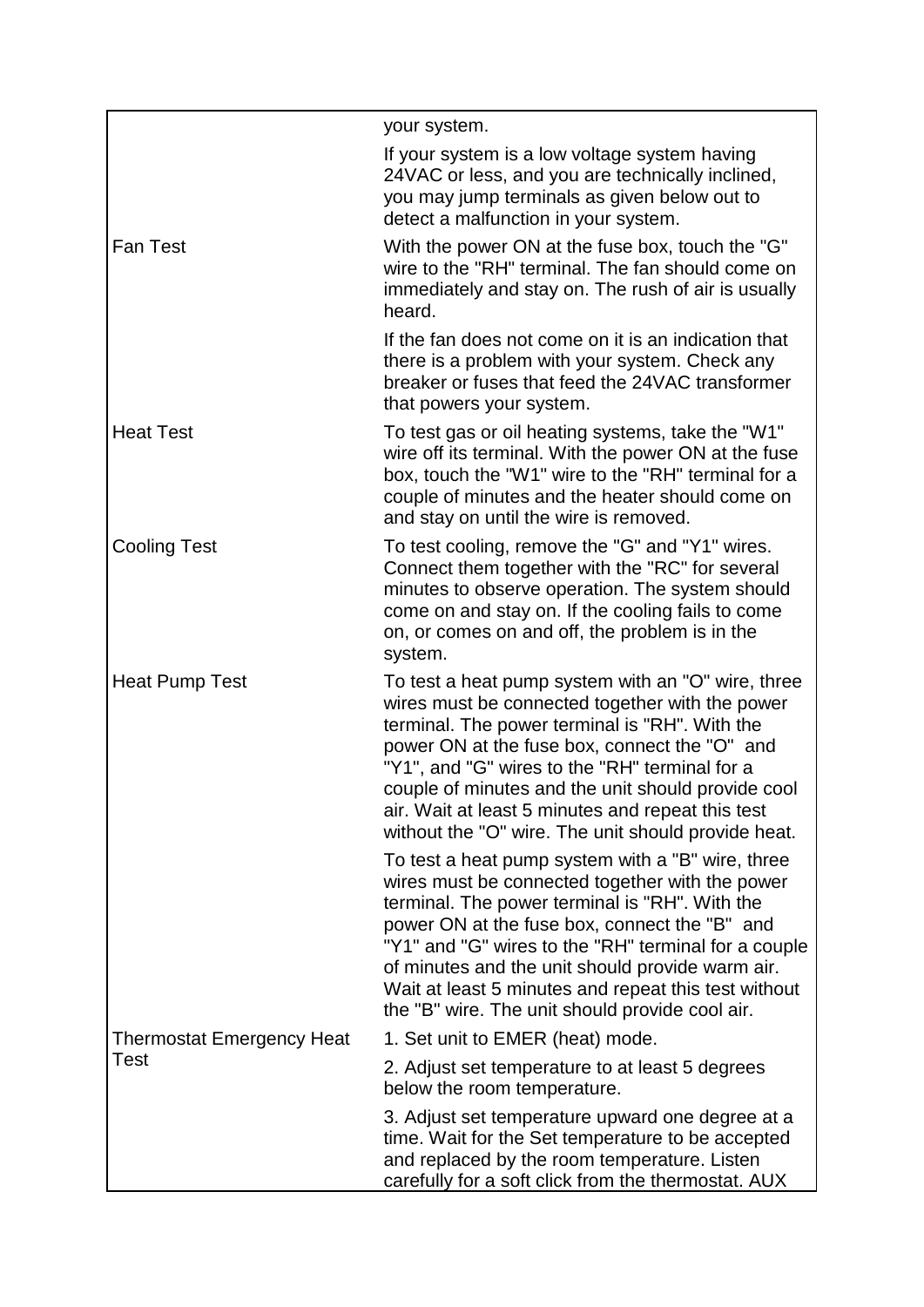|                         | will appear; and HEAT will flash when on.                                                                                                                                                                                                                                                                                     |
|-------------------------|-------------------------------------------------------------------------------------------------------------------------------------------------------------------------------------------------------------------------------------------------------------------------------------------------------------------------------|
|                         | 4. Repeat step 3 until the click is heard or the set<br>temperature is at least 5 degrees above the room<br>temperature. Remember to wait for the Set<br>Temperature to be accepted and replaced by the<br>room temperature before, before making the next<br>adjustment. The click should be heard near room<br>temperature. |
|                         | 5. After the click is heard, adjust set temperature<br>downward one degree at a time. Again listen for a<br>soft click from the thermostat.                                                                                                                                                                                   |
|                         | 6. Repeat step 5 until a click is heard or the set<br>temperature is again 5 degrees below the room<br>temperature.                                                                                                                                                                                                           |
|                         | 7. Steps 2 through 6 may be repeated to be sure<br>that a click is heard each time the set temperature<br>passes the room temperature.                                                                                                                                                                                        |
|                         | 8. If no click can be heard the thermostat is not<br>operating properly. It must not be used to control a<br>HVAC system until the problem is remedied.                                                                                                                                                                       |
| For further assistance: | Contact your HVAC service company or our<br>Technical Assistance Line if not resolved.                                                                                                                                                                                                                                        |

## **Wiring Information and Troubleshooting**

- This page provides general guidance for wiring your LUX 24VAC electronic thermostat. For more detailed information please refer to the instructions that came with your thermostat.
- Please make specific note regarding LOW VOLTAGE and LINE VOLTAGE directions. Do not install LINE VOLTAGE wires to a LOW VOLTAGE control. Improper installation of a "C" wire may cause damage to your system.
- Do no install a wire labeled "TC" from the previous thermostat to any of our controls. Installation of a "TC" wire may cause damage to your system.
- Do NOT wire by color of the wire, wire by the LETTER designation to which the wire was attached on the previous control.
- If there were no letter designations on your old thermostat, contact our Technical Assistance Department for assistance.

| <b>Model</b>                                   | <b>TX9100U</b>                                                         |
|------------------------------------------------|------------------------------------------------------------------------|
|                                                |                                                                        |
| <b>Problem</b>                                 | <b>Resolution</b>                                                      |
| <b>ALL</b>                                     | Never connect a low voltage thermostat to line<br>voltage.             |
| If unsure how to connect your<br>current wires | Contact our Technical Assistance Line or your<br>HVAC service company. |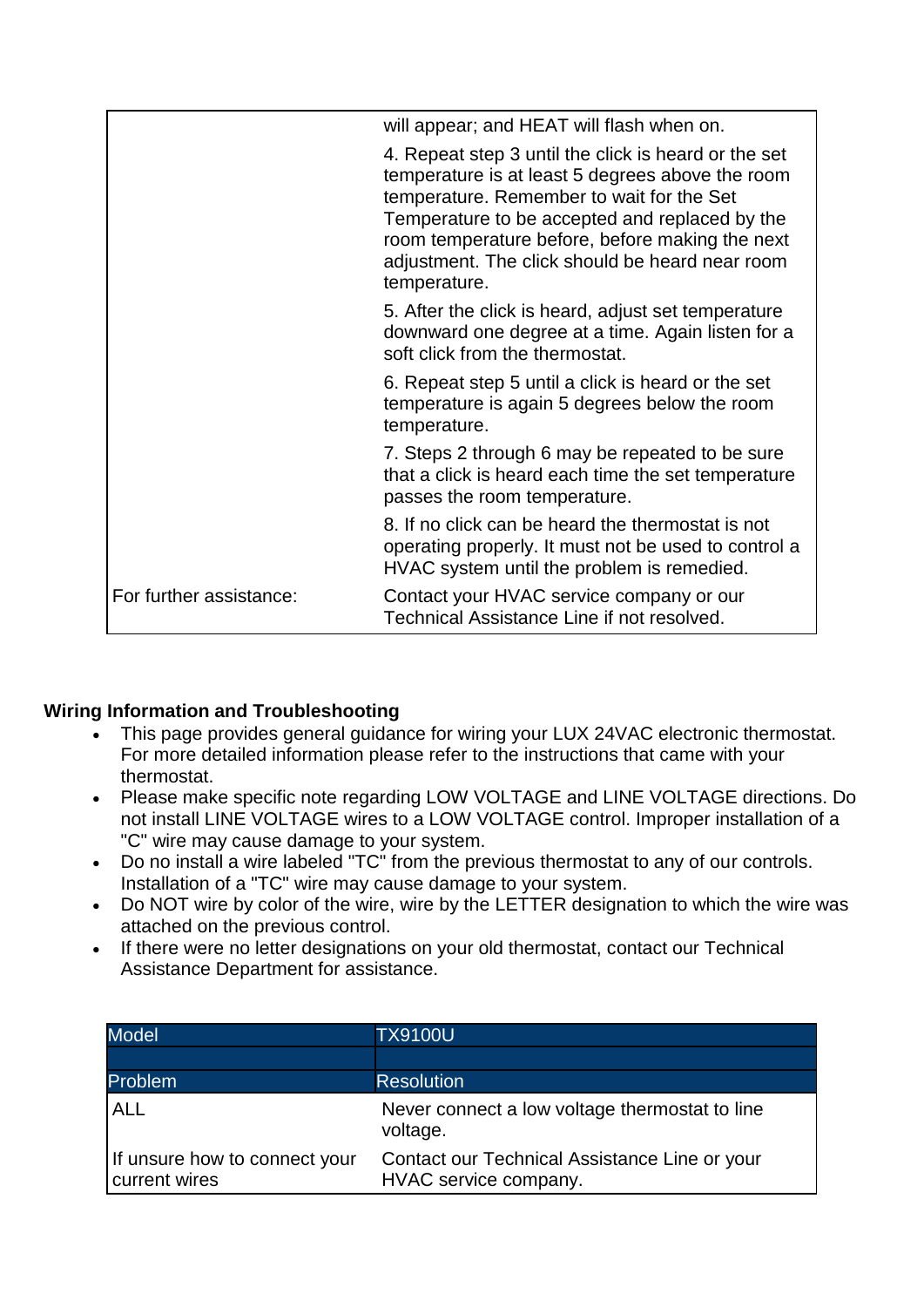| Two wires control a heat only<br>system                                                                                                                                                              | Connect one wire to W1 and the other to RH.                                                                                                                                                                                                                                                                                                                                                                                                                            |
|------------------------------------------------------------------------------------------------------------------------------------------------------------------------------------------------------|------------------------------------------------------------------------------------------------------------------------------------------------------------------------------------------------------------------------------------------------------------------------------------------------------------------------------------------------------------------------------------------------------------------------------------------------------------------------|
| Two wires control a cool only<br>system                                                                                                                                                              | Connect one wire to RC and the other to Y1.                                                                                                                                                                                                                                                                                                                                                                                                                            |
| Two wires control heating AND<br>cooling.                                                                                                                                                            | Currently no Lux controls are compatible with this<br>system.                                                                                                                                                                                                                                                                                                                                                                                                          |
| Three wires for forced air heat<br>only system, where the<br>previous thermostat did not<br>have a clock or timer                                                                                    | The previous RH or RC wire is the 24-volt<br>transformer wire. Connect it to RH. Leave jumper<br>connecting RH to RC. Connect the forced air heat<br>system to W1, and the fan wire to G.                                                                                                                                                                                                                                                                              |
| Three wires for a heat only,<br>forced water system that did<br>NOT have a clock or timer                                                                                                            | This system has a 3 wire zone valve. Connect the<br>24-volt power wire (usually R or RH) to RH and<br>leave the factory installed jumper wire connecting<br>RH to RC in place, the "valve close" wire to the A<br>terminal and the "valve open" wire to the W1<br>terminal. The A terminal is powered on at all times<br>when heat is not on.                                                                                                                          |
| Three wires control heating and<br>cooling. One wire operates<br>heat, one operates cooling and<br>the third provides 24 VAC                                                                         | Connect the 24-volt power wire to RH. Install a<br>jumper connecting RH to RC. This jumper is usually<br>pre-wired. Connect the heat wire to W1, and the<br>cooling wire to Y1.                                                                                                                                                                                                                                                                                        |
| Three wires control a cooling<br>only system. One wire operates<br>the compressor, one operates<br>the fan and the third provides<br>24 VAC                                                          | Connect the 24-volt power wire to RC. Connect the<br>cooling wire to Y1 and the fan wire to G.                                                                                                                                                                                                                                                                                                                                                                         |
| Four wires control a heating<br>and cooling, electric, gas or oil,<br>forced air system that is NOT a<br>heat pump                                                                                   | Connect the 24 VAC transformer wire to RH or RC.<br>Install a jumper connecting RH to RC, this jumper is<br>often prewired. Connect the heat wire to W1, the<br>cooling wire to Y1, and the fan wire to G.                                                                                                                                                                                                                                                             |
| Four wires control a Single<br>Stage Heat Pump. They were<br>labeled: G, Y1, R or RH or RC,<br>and either B or O was used                                                                            | Do not connect wires to both B and O. Connect the<br>reversing valve wire to B or O, just as the previous<br>thermostat. Install a jumper wire from RH to RC,<br>this jumper is often prewired. Connect 24 VAC wire<br>to RH too. Install a second jumper wire from W1 to<br>Y1. Connect compressor wire to Y1 and the fan<br>wire to G. Move dip switches #1 and #9 located on<br>the back of the thermostat to the ON position.                                      |
| Six or seven wires control a<br>Heat Pump with an auxiliary<br>heat stage. They were labeled:<br>G, Y1, R or RH or RC, and W<br>or W2. Either B or O was used.<br>And Emergency wire E is<br>present | Do not connect wires to both O and B. Connect the<br>reversing valve wire to O or B, just as the previous<br>thermostat. Connect the 24-volt power wire (usually<br>R or RH) to RH and leave the factory installed<br>jumper wire connecting RH to RC in place.<br>Connect compressor wire to Y1 and fan wire to G. It<br>is not necessary to wire the X or X2 terminal.<br>Connect W or W2 to the W2 terminal and add a<br>jumper wire from W1 to Y1. If you have a C |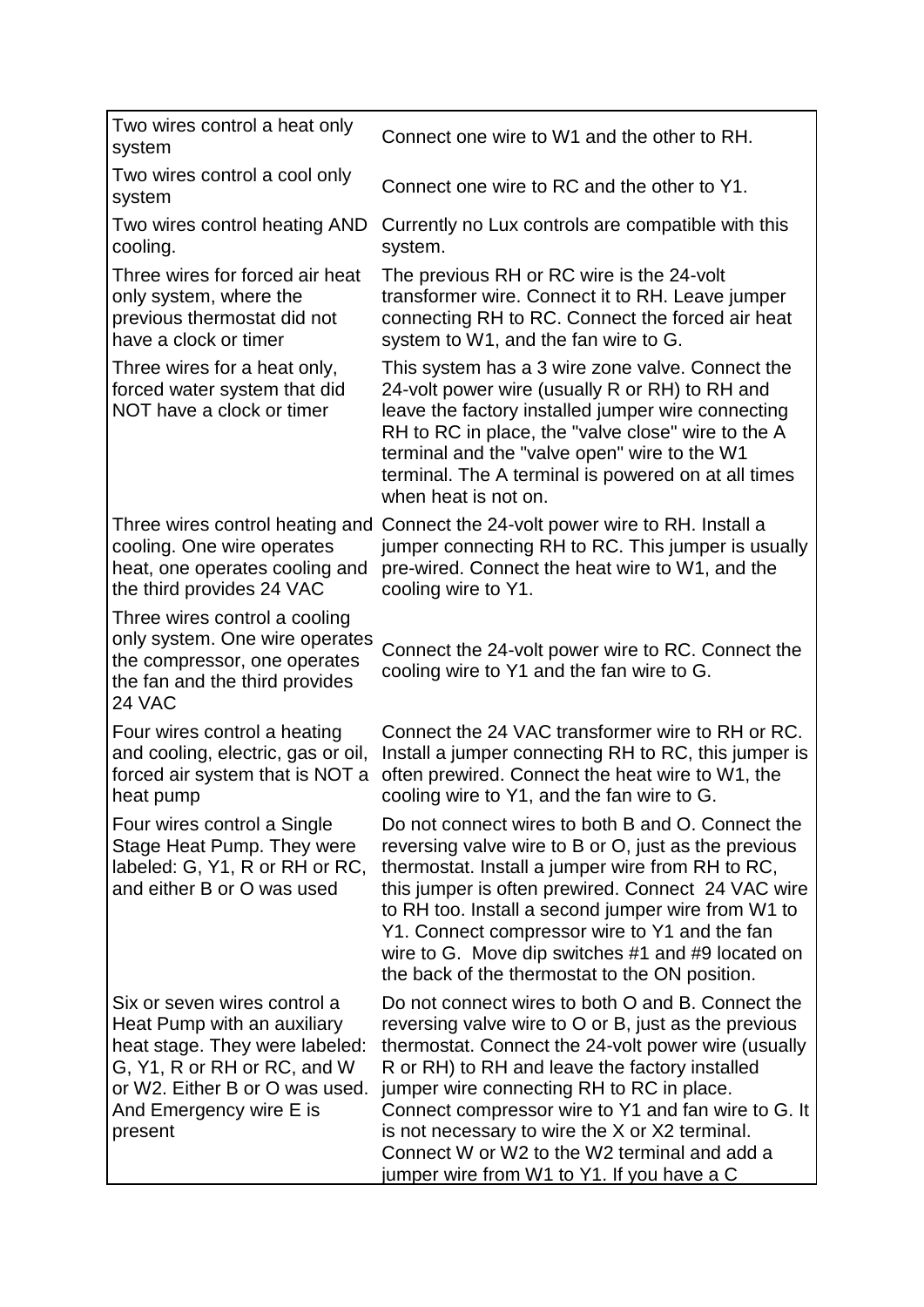|                         | (common wire) connect it to the C terminal. Move<br>dip switches #1 and #9 located on the back of the<br>thermostat to the ON position. Once both of these<br>changes have been made be sure to press the<br>HW RST button. |
|-------------------------|-----------------------------------------------------------------------------------------------------------------------------------------------------------------------------------------------------------------------------|
| For further assistance: | Contact your HVAC service company or our<br>Technical Assistance Line if not resolved.                                                                                                                                      |

## **Troubleshooting the Display**

- Problems that may be identified from the display of your programmable thermostat are listed here with suggested resolutions.
- For more detailed information please refer to the instructions that came with your thermostat.

| <b>Model</b>                             | <b>TX9100U</b>                                                                                                                                                                                                                                                                                                                                                                                                                                      |
|------------------------------------------|-----------------------------------------------------------------------------------------------------------------------------------------------------------------------------------------------------------------------------------------------------------------------------------------------------------------------------------------------------------------------------------------------------------------------------------------------------|
|                                          |                                                                                                                                                                                                                                                                                                                                                                                                                                                     |
| Problem                                  | <b>Resolution</b>                                                                                                                                                                                                                                                                                                                                                                                                                                   |
| Display will not change                  | Peel protective plastic label from display.                                                                                                                                                                                                                                                                                                                                                                                                         |
| Display blurred and unreadable           | Peel protective plastic label from display.                                                                                                                                                                                                                                                                                                                                                                                                         |
|                                          | Press the small round HW_RESET button on the<br>rear of your unit                                                                                                                                                                                                                                                                                                                                                                                   |
| Blank or fading display                  | Replace thermostat batteries with fresh AA size<br>Duracell® or Energizer® alkaline batteries. Be sure<br>that they are installed with their polarity $(+)$ and $-)$<br>correct.                                                                                                                                                                                                                                                                    |
|                                          | Clean battery contacts with a pencil eraser and pry<br>out the spring contact slightly to insure a clean, firm<br>connection.                                                                                                                                                                                                                                                                                                                       |
|                                          | Press the small round HW RESET button on the<br>rear of your unit                                                                                                                                                                                                                                                                                                                                                                                   |
| Display is locked or will not<br>respond | A lock code is needed to unlock this thermostat. To<br>unlock the thermostat with the lock code press the<br>NEXT button down for at least 2 seconds, then<br>enter the code by using the NEXT button to<br>advance to the next digit. Once entered press the<br>NEXT button down until it returns to the default<br>display. To unlock the thermostat with out the lock<br>code, press the HW_RST button located on the<br>back of the thermostat. |
| Displays reads "LO BATT"                 | Replace thermostat batteries with fresh AA size<br>Duracell® or Energizer® alkaline batteries. Be sure<br>that they are installed with their polarity $(+)$ and $-)$<br>correct.                                                                                                                                                                                                                                                                    |